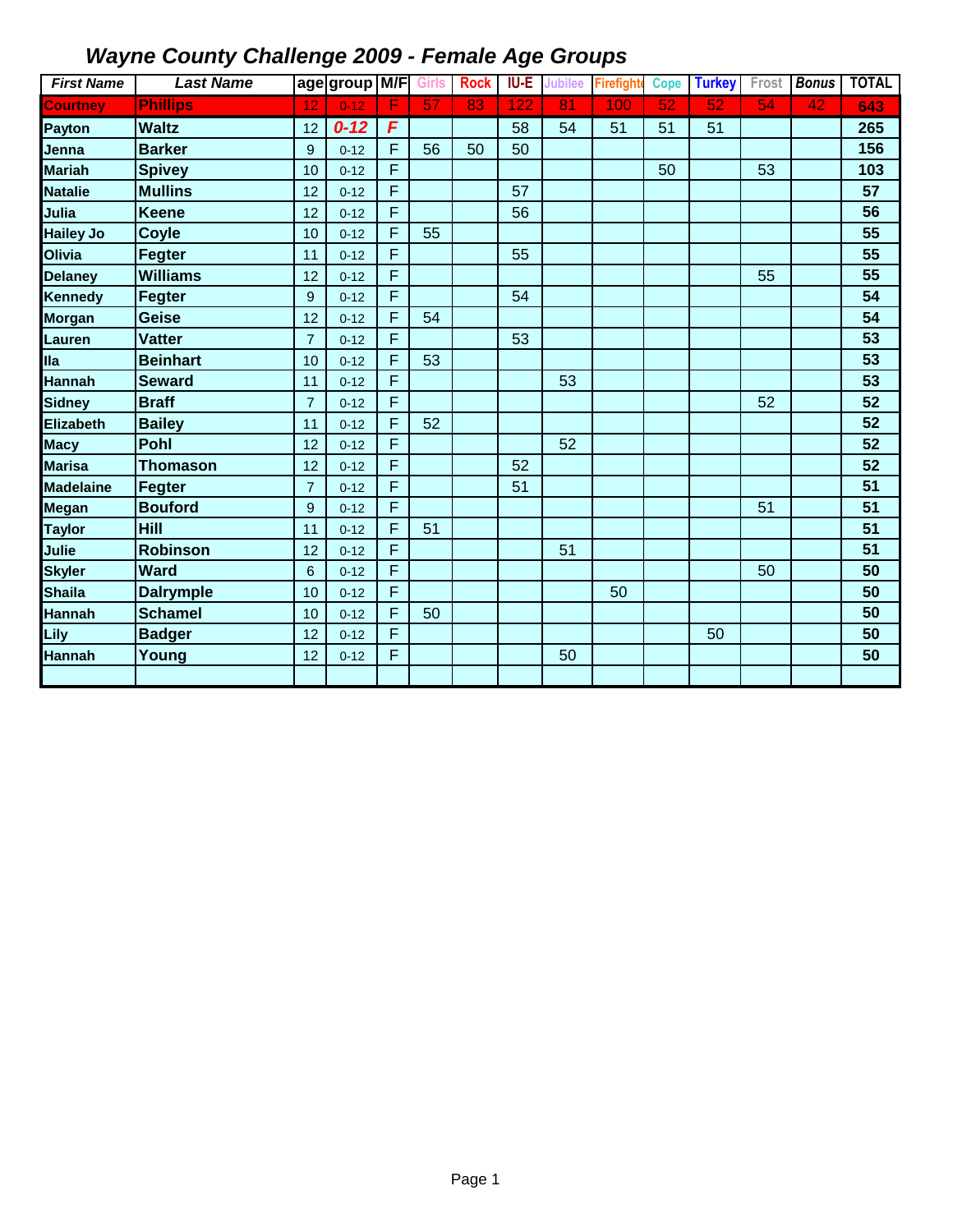| <b>First Name</b> | <b>Last Name</b> |    | age group M/F Girls |   |    | <b>Rock</b> | IU-E | <b>Jubilee</b> | <b>Firefighte</b> | <b>Cope</b> | <b>Turkey</b> | Frost | <b>Bonus</b> | <b>TOTAL</b> |
|-------------------|------------------|----|---------------------|---|----|-------------|------|----------------|-------------------|-------------|---------------|-------|--------------|--------------|
| <b>Audrey</b>     | Webster          | 15 | $13 - 15$           | F | 69 | 53          | 58   | 90             |                   |             | 52            | 54    |              | 376          |
| <b>Emily</b>      | Vance            | 13 | $13 - 15$           | F |    | 51          |      |                |                   |             |               | 78    |              | 129          |
| Sophie            | <b>Seward</b>    | 13 | $13 - 15$           | F |    |             |      | 117            |                   |             |               |       |              | 117          |
| Alexa             | Lingg            | 13 | $13 - 15$           | F |    | 52          | 56   |                |                   |             |               |       |              | 108          |
| Katie             | Lahmann          | 15 | $13 - 15$           | F |    |             | 54   |                |                   |             |               | 53    |              | 107          |
| Hannah            | <b>Bischoff</b>  | 15 | $13 - 15$           | F | 50 |             | 53   |                |                   |             |               |       |              | 103          |
| Amelia            | <b>Dick</b>      | 13 | $13 - 15$           | F |    |             |      |                |                   |             | 102           |       |              | 102          |
| Kylie             | Cason            | 14 | $13 - 15$           | F |    |             |      |                |                   |             | 85            |       |              | 85           |
| Abby              | <b>Oliver</b>    | 14 | $13 - 15$           | F |    |             | 59   |                |                   |             |               |       |              | 59           |
| Sara              | <b>Kibbey</b>    | 15 | $13 - 15$           | F |    |             | 57   |                |                   |             |               |       |              | 57           |
| Erica             | <b>Taylor</b>    | 13 | $13 - 15$           | F |    |             | 55   |                |                   |             |               |       |              | 55           |
| <b>Emma</b>       | <b>Ross</b>      | 13 | $13 - 15$           | F |    |             | 52   |                |                   |             |               |       |              | 52           |
| Amanda            | <b>Smith</b>     | 13 | $13 - 15$           | F |    |             |      |                | 52                |             |               |       |              | 52           |
| Colleen           | O'Maley          | 14 | $13 - 15$           | F |    |             |      |                |                   |             |               | 52    |              | 52           |
| Kelsey            | <b>Buehner</b>   | 13 | $13 - 15$           | F |    |             | 51   |                |                   |             |               |       |              | 51           |
| <b>Haley</b>      | Hall             | 14 | $13 - 15$           | F |    |             |      |                | 51                |             |               |       |              | 51           |
| Jackie            | <b>Landitz</b>   | 14 | $13 - 15$           | F |    |             |      |                |                   |             |               | 51    |              | 51           |
| Morgan            | Heald            | 15 | $13 - 15$           | F |    |             |      |                |                   |             | 51            |       |              | 51           |
| Sopie             | Ottoni-Wilhelm   | 15 | $13 - 15$           | F | 51 |             |      |                |                   |             |               |       |              | 51           |
| Anala             | <b>Allen</b>     | 13 | $13 - 15$           | F |    |             |      |                |                   |             |               | 50    |              | 50           |
| Cristen           | Hale             | 13 | $13 - 15$           | F |    | 50          |      |                |                   |             |               |       |              | 50           |
| Kelsei            | <b>Jackson</b>   | 13 | $13 - 15$           | F |    |             | 50   |                |                   |             |               |       |              | 50           |
| <b>Taylor</b>     | Pennington       | 13 | $13 - 15$           | F |    |             |      |                | 50                |             |               |       |              | 50           |
| <b>Hayley</b>     | <b>Rogers</b>    | 13 | $13 - 15$           | F |    |             |      | 50             |                   |             |               |       |              | 50           |
| <b>Mary</b>       | <b>Banning</b>   | 15 | $13 - 15$           | F |    |             |      |                |                   |             | 50            |       |              | 50           |
|                   |                  |    |                     |   |    |             |      |                |                   |             |               |       |              |              |

| <b>First Name</b> | <b>Last Name</b> |    | age group M/F |   | Girls | <b>Rock</b> | <b>IU-E</b> | Jubilee | Firefight | <b>Cope</b> | <b>Turkey</b> | Frost | <b>Bonus</b> | <b>TOTAL</b> |
|-------------------|------------------|----|---------------|---|-------|-------------|-------------|---------|-----------|-------------|---------------|-------|--------------|--------------|
| Rachel            | <b>Seals</b>     | 18 | $16 - 18$     | F | 51    | 51          | 53          | 50      | 50        | 51          | 50            | 51    | 42           | 449          |
| <b>Emily</b>      | Lacev            | 16 | $16 - 18$     | F | 53    | 52          | 54          |         |           |             |               |       |              | 159          |
| Katie             | <b>Temple</b>    | 17 | $16 - 18$     | F | 55    |             |             | 51      |           |             |               | 52    |              | 158          |
| <b>Allison</b>    | <b>Hester</b>    | 16 | $16 - 18$     | F | 54    |             | 55          |         |           |             |               |       |              | 109          |
| Anna              | <b>Kurtz</b>     | 18 | $16 - 18$     | F | 52    | 50          |             |         |           |             |               |       |              | 102          |
| Jenna             | <b>Bertsch</b>   | 16 | $16 - 18$     | F | 50    |             | 50          |         |           |             |               |       |              | 100          |
| Erin              | Parker           | 18 | $16 - 18$     | F | 56    |             |             |         |           |             |               |       |              | 56           |
| <b>Morgan</b>     | <b>Spivey</b>    | 16 | $16 - 18$     | F |       |             |             |         |           |             |               | 55    |              | 55           |
| <b>Hannah</b>     | Leveridge        | 16 | $16 - 18$     | F |       |             |             |         |           |             |               | 54    |              | 54           |
| Lori              | <b>Appleby</b>   | 18 | $16 - 18$     | F |       |             |             |         |           |             |               | 53    |              | 53           |
| Katie             | <b>Engle</b>     | 18 | $16 - 18$     | F |       |             |             | 52      |           |             |               |       |              | 52           |
| Jenna             | <b>Schneider</b> | 18 | $16 - 18$     | F |       |             | 52          |         |           |             |               |       |              | 52           |
| Megan             | <b>Cramer</b>    | 16 | $16 - 18$     | F |       |             | 51          |         |           |             |               |       |              | 51           |
| <b>Saidee</b>     | Kemp             | 17 | $16 - 18$     | F |       |             |             |         |           |             |               | 50    |              | 50           |
| Karah             | Perseponko       | 17 | $16 - 18$     | F |       |             |             |         |           | 50          |               |       |              | 50           |
|                   |                  |    |               |   |       |             |             |         |           |             |               |       |              |              |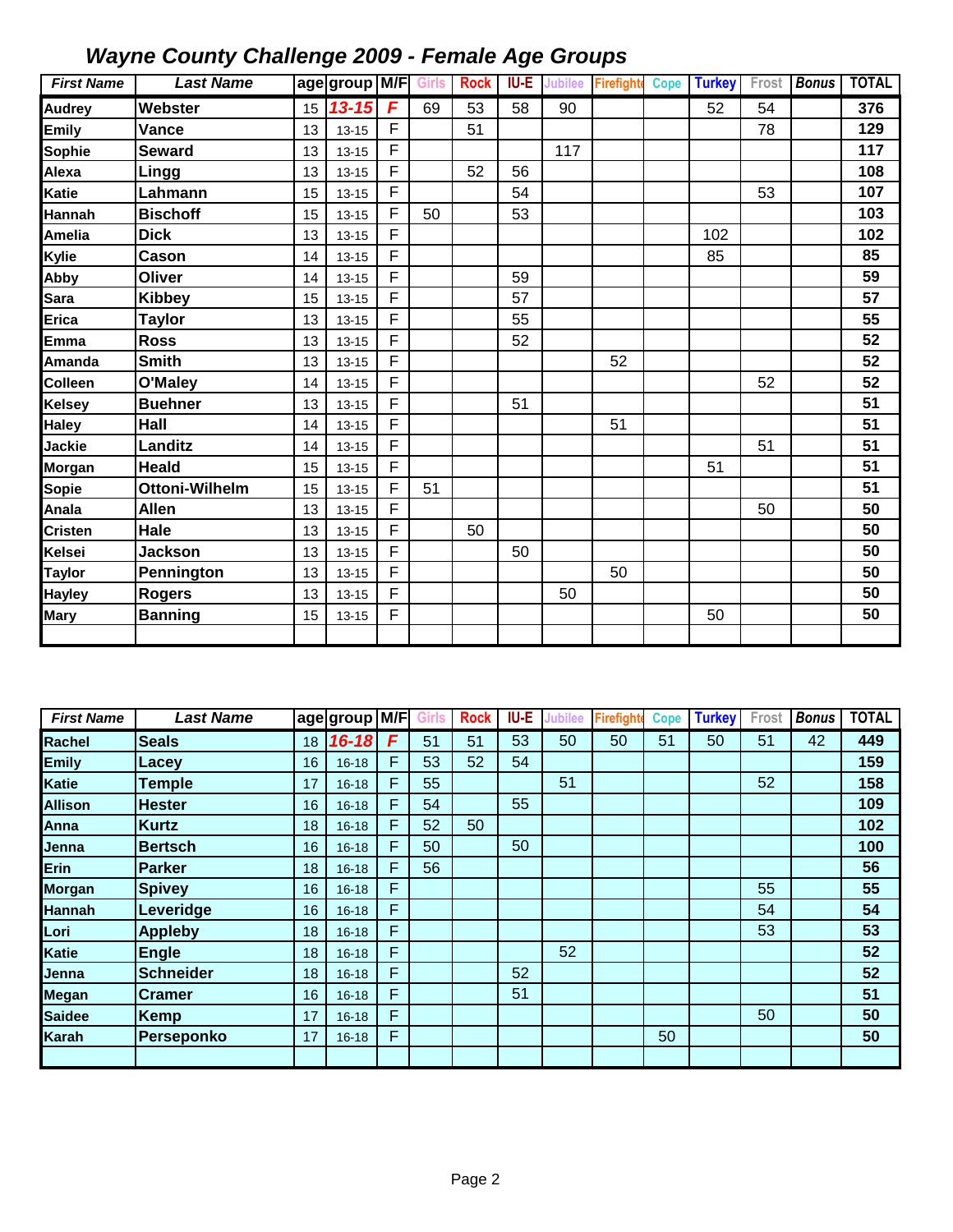| <b>First Name</b> | <b>Last Name</b>   |    | age group M/F |                | <b>Girls</b> | <b>Rock</b> | <b>IU-E</b>     | Jubilee | <b>Firefighte</b> | <b>Cope</b> | <b>Turkey</b> | Frost | <b>Bonus</b> | <b>TOTAL</b>    |
|-------------------|--------------------|----|---------------|----------------|--------------|-------------|-----------------|---------|-------------------|-------------|---------------|-------|--------------|-----------------|
| <b>Nicole</b>     | <b>House</b>       | 19 | $19 - 24$     | F              | 109          | 139         | $\overline{98}$ | 106     | 91                | 117         |               | 174   |              | 834             |
| Tonya             | <b>Burroughs</b>   | 22 | 19-24         | F              | 56           | 56          | 55              | 52      | 54                | 50          | 53            | 51    | 42           | 469             |
| Sara              | <b>Bohall</b>      | 23 | 19-24         | F              | 45           |             | 162             |         |                   |             |               |       |              | 207             |
| Vanessa           | Legg               | 20 | 19-24         | F              |              | 54          |                 |         | 53                | 51          |               |       |              | 158             |
| Lindsey           | Young              | 24 | 19-24         | F              | 53           |             | 54              | 50      |                   |             |               |       |              | 157             |
| Paula             | Head               | 22 | 19-24         | F              | 45           | 55          |                 | 50      |                   |             |               |       |              | 150             |
| Amanda            | <b>Nocton</b>      | 23 | 19-24         | F              | 45           |             |                 | 50      |                   |             | 52            |       |              | 147             |
| Caroline          | Cox                | 21 | 19-24         | F              | 144          |             |                 |         |                   |             |               |       |              | 144             |
| Lesley            | <b>Ferkinhoff</b>  | 19 | 19-24         | F              | 57           | 58          |                 |         |                   |             |               |       |              | 115             |
| <b>Heather</b>    | Johnson            | 22 | 19-24         | $\overline{F}$ | 55           | 51          |                 |         |                   |             |               |       |              | 106             |
| <b>Sarah</b>      | <b>Bischoff</b>    | 21 | 19-24         | F              |              |             |                 | 51      | 52                |             |               |       |              | 103             |
| Morgan            | <b>Wilber</b>      | 20 | 19-24         | F              |              | 50          | 51              |         |                   |             |               |       |              | 101             |
| Karman            | <b>Duchon</b>      | 20 | 19-24         | F              |              |             |                 |         |                   |             |               | 58    |              | 58              |
| Annie             | Reihman            | 20 | 19-24         | F              |              | 57          |                 |         |                   |             |               |       |              | 57              |
| <b>Emily</b>      | <b>Doering</b>     | 21 | 19-24         | F              |              |             |                 |         |                   |             |               | 57    |              | 57              |
| Lauren            | <b>Shade</b>       | 21 | 19-24         | F              |              |             |                 |         |                   |             |               | 56    |              | 56              |
| <b>Mary</b>       | <b>Trinh</b>       | 22 | 19-24         | F              |              |             |                 |         |                   |             |               | 55    |              | 55              |
| Rachel            | Dana               | 21 | 19-24         | F              |              |             |                 |         |                   |             |               | 54    |              | 54              |
| Angelina          | <b>Crowe</b>       | 24 | 19-24         | F              | 54           |             |                 |         |                   |             |               |       |              | 54              |
| <b>Katie</b>      | <b>Gibbs</b>       | 19 | 19-24         | F              |              |             |                 | 53      |                   |             |               |       |              | 53              |
| Amy               | <b>Boxell</b>      | 21 | 19-24         | F              |              |             |                 |         |                   |             |               | 53    |              | 53              |
| <b>Heather</b>    | Gramman            | 21 | 19-24         | F              |              |             | 53              |         |                   |             |               |       |              | 53              |
| <b>Brittiney</b>  | <b>Landis</b>      | 22 | 19-24         | F              |              | 53          |                 |         |                   |             |               |       |              | 53              |
| <b>Meredith</b>   | <b>Faller</b>      | 21 | 19-24         | F              |              |             |                 |         |                   |             |               | 52    |              | 52              |
| Lindsay           | <b>Taylor</b>      | 21 | 19-24         | F              |              |             | 52              |         |                   |             |               |       |              | 52              |
| Raychelle         | Oler               | 23 | 19-24         | F              |              | 52          |                 |         |                   |             |               |       |              | 52              |
| Courtney          | <b>Breitenbach</b> | 24 | 19-24         | F              | 52           |             |                 |         |                   |             |               |       |              | 52              |
| <b>Samantha</b>   | Carman             | 20 | 19-24         | F              |              |             |                 |         |                   |             | 51            |       |              | 51              |
| <b>Danielle</b>   | <b>York</b>        | 20 | 19-24         | F              | 51           |             |                 |         |                   |             |               |       |              | $\overline{51}$ |
| <b>Stacy</b>      | <b>Bruns</b>       | 22 | 19-24         | F              |              |             |                 |         | 51                |             |               |       |              | $\overline{51}$ |
| <b>Danielle</b>   | <b>Barker</b>      | 19 | 19-24         | F              |              |             | 50              |         |                   |             |               |       |              | 50              |
| Tai               | <b>Walton</b>      | 20 | 19-24         | F              | 50           |             |                 |         |                   |             |               |       |              | 50              |
| Leah              | <b>Appleby</b>     | 21 | 19-24         | F              |              |             |                 |         |                   |             |               | 50    |              | 50              |
| Elizabeth         | <b>Burdette</b>    | 21 | 19-24         | F              |              |             |                 |         |                   |             | 50            |       |              | 50              |
| Jamey             | <b>Albrecht</b>    | 23 | 19-24         | F              |              |             |                 |         | 50                |             |               |       |              | 50              |
|                   |                    |    |               |                |              |             |                 |         |                   |             |               |       |              |                 |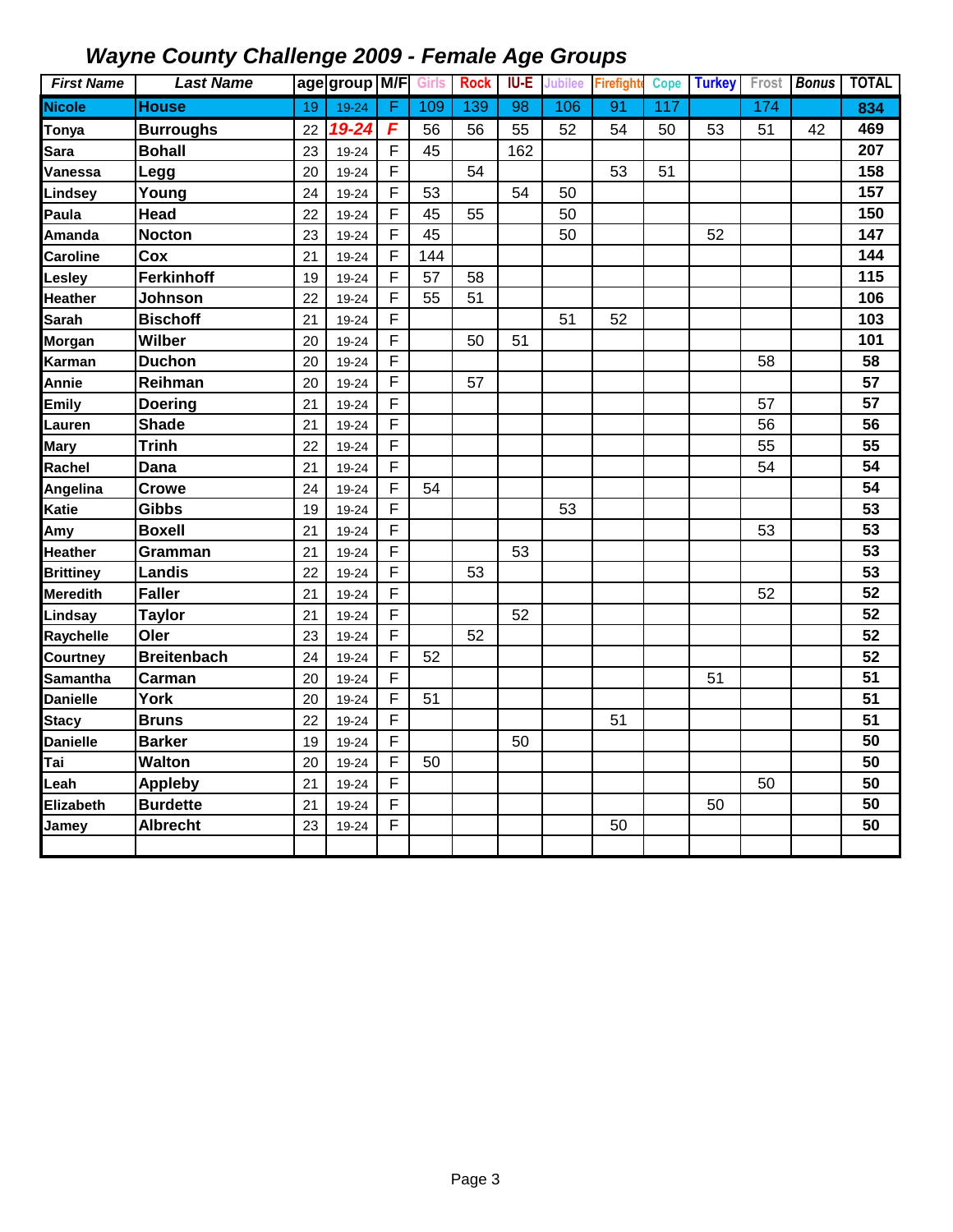| <b>First Name</b> | <b>Last Name</b>   |    | age group M/F |   | <b>Girls</b> | <b>Rock</b> | <b>IU-E</b> | <b>Jubilee</b> | <b>Firefighte</b> | <b>Cope</b> | <b>Turkey</b> | Frost | <b>Bonus</b> | <b>TOTAL</b> |
|-------------------|--------------------|----|---------------|---|--------------|-------------|-------------|----------------|-------------------|-------------|---------------|-------|--------------|--------------|
| <b>Heather</b>    | <b>Herrmann</b>    | 28 | 25-29         | F | 57           | 56          | 58          | 53             | 55                | 55          | 56            | 61    | 42           | 493          |
| Lindsay           | <b>Boatright</b>   | 29 | $25 - 29$     | F | 53           | 53          | 55          | 52             | 53                | 53          | 51            | 54    | 42           | 466          |
| Kara              | <b>Newman</b>      | 28 | $25 - 29$     | F | 52           | 51          | 54          | 51             | 51                | 52          |               | 50    |              | 361          |
| <b>Shulamite</b>  | Wan                | 25 | $25 - 29$     | F | 55           | 55          | 56          |                | 50                |             | 53            |       |              | 269          |
| Megan             | <b>Hofmann</b>     | 27 | $25 - 29$     | F | 51           | 52          | 52          |                |                   | 51          |               | 52    |              | 258          |
| <b>Stacy</b>      | <b>Roberts</b>     | 27 | $25 - 29$     | F |              |             |             |                |                   |             | 55            | 60    |              | 115          |
| <b>Crystal</b>    | <b>Evans</b>       | 29 | $25 - 29$     | F |              |             |             |                |                   |             | 54            | 58    |              | 112          |
| Lisa              | <b>Schrader</b>    | 29 | $25 - 29$     | F | 54           |             |             |                |                   | 54          |               |       |              | 108          |
| <b>Kristin</b>    | <b>Ward</b>        | 29 | $25 - 29$     | F |              |             |             |                |                   |             | 52            | 55    |              | 107          |
| <b>Manda</b>      | Light              | 28 | $25 - 29$     | F |              |             |             |                |                   |             | 50            | 53    |              | 103          |
| Aspen             | <b>Lindley</b>     | 28 | $25 - 29$     | F |              | 50          |             | 50             |                   |             |               |       |              | 100          |
| <b>Stephanie</b>  | Ingram             | 29 | $25 - 29$     | F |              |             |             |                |                   |             |               | 59    |              | 59           |
| <b>Danielle</b>   | <b>Chew</b>        | 27 | $25 - 29$     | F |              |             | 57          |                |                   |             |               |       |              | 57           |
| <b>Heather</b>    | Wampole            | 27 | $25 - 29$     | F |              |             |             |                |                   |             |               | 57    |              | 57           |
| Melissa           | Snyder             | 27 | $25 - 29$     | F | 56           |             |             |                |                   |             |               |       |              | 56           |
| Jessica           | <b>Haney</b>       | 28 | $25 - 29$     | F |              |             |             |                |                   |             |               | 56    |              | 56           |
| Katy              | <b>Smith</b>       | 26 | $25 - 29$     | F |              | 54          |             |                |                   |             |               |       |              | 54           |
| Jennifer          | <b>Southerland</b> | 29 | $25 - 29$     | F |              |             |             |                | 54                |             |               |       |              | 54           |
| <b>Traci</b>      | <b>Robinson</b>    | 28 | $25 - 29$     | F |              |             | 53          |                |                   |             |               |       |              | 53           |
| Orilla            | <b>Cruse</b>       | 27 | $25 - 29$     | F |              |             |             |                | 52                |             |               |       |              | 52           |
| <b>Mandy</b>      | <b>Kleges</b>      | 27 | $25 - 29$     | F |              |             | 51          |                |                   |             |               |       |              | 51           |
| Shannon           | <b>Davis</b>       | 29 | $25 - 29$     | F |              |             |             |                |                   |             |               | 51    |              | 51           |
| Sara              | <b>Williams</b>    | 25 | $25 - 29$     | F | 50           |             |             |                |                   |             |               |       |              | 50           |
| <b>Tricia</b>     | Chapman            | 26 | $25 - 29$     | F |              |             |             |                |                   | 50          |               |       |              | 50           |
| <b>Mary</b>       | <b>Alvey</b>       | 27 | $25 - 29$     | F |              |             | 50          |                |                   |             |               |       |              | 50           |
|                   |                    |    |               |   |              |             |             |                |                   |             |               |       |              |              |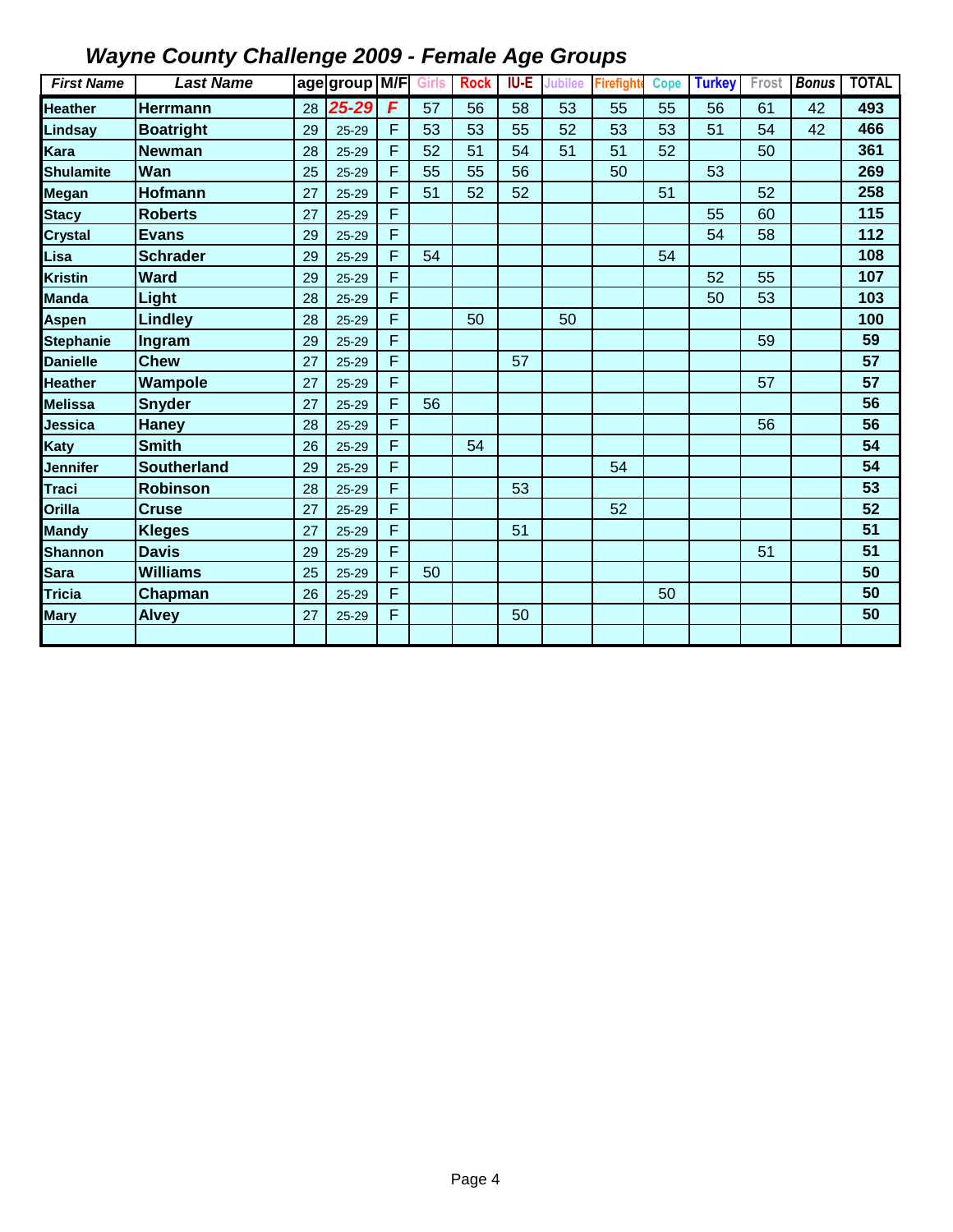| <b>First Name</b> | <b>Last Name</b>               |          | age group M/F  |                  | Girls | <b>Rock</b> | IU-E | <b>Jubilee</b> | <b>Firefighte</b> | <b>Cope</b> | <b>Turkey</b> | Frost | <b>Bonus</b> | <b>TOTAL</b> |
|-------------------|--------------------------------|----------|----------------|------------------|-------|-------------|------|----------------|-------------------|-------------|---------------|-------|--------------|--------------|
| Arlene            | <b>Berger</b>                  | 33       | 30-34          | F                | 56    | 62          | 64   | 63             | 56                | 64          | 58            | 64    | 42           | 529          |
| Jessica           | <b>McKinney</b>                | 32       | 30-34          | F                | 58    | 61          | 63   | 61             | 55                | 63          | 55            | 62    | 42           | 520          |
| <b>Denise</b>     | <b>Retz</b>                    | 30       | 30-34          | F                | 54    | 55          | 59   | 59             | 53                | 58          | 53            | 59    | 42           | 492          |
| <b>Sarah</b>      | <b>Smith</b>                   | 30       | 30-34          | $\mathsf F$      |       | 60          | 61   | 58             | 54                | 62          | 56            | 63    |              | 414          |
| <b>Teva</b>       | Weigel                         | 32       | 30-34          | F                | 50    | 50          | 53   | 52             | 51                | 50          |               | 50    |              | 356          |
| <b>Kristina</b>   | <b>Tabor</b>                   | 31       | 30-34          | F                |       |             | 150  |                |                   |             | 144           |       |              | 294          |
| Jan               | <b>Parker</b>                  | 31       | 30-34          | F                |       | 54          | 57   | 56             |                   | 54          | 52            |       |              | 273          |
| <b>Tiffany</b>    | Mull                           | 34       | 30-34          | F                | 59    | 79          | 65   | 62             |                   |             |               |       |              | 265          |
| Kelli             | Hoeflinger                     | 31       | 30-34          | F                |       |             |      |                |                   | 104         |               | 159   |              | 263          |
| Kathy             | <b>Kafka</b>                   | 34       | 30-34          | F                |       | 51          | 55   |                | 52                | 52          | 51            |       |              | 261          |
| <b>Michelle</b>   | <b>Dafler</b>                  | 31       | 30-34          | F                | 55    | 59          | 62   | 55             |                   |             |               |       |              | 231          |
| <b>Kelly</b>      | <b>Clark</b>                   | 32       | 30-34          | F                | 52    | 52          | 52   | 54             |                   |             |               |       |              | 210          |
| <b>Alissa</b>     | <b>McDivitt</b>                | 32       | 30-34          | F                |       |             |      |                |                   | 118         | 78            |       |              | 196          |
| Sara              | <b>Tyre</b>                    | 31       | 30-34          | F                |       |             | 56   |                |                   | 60          |               | 60    |              | 176          |
| <b>Kathie</b>     | Zaleski                        | 33       | 30-34          | F                | 51    |             |      |                |                   | 51          |               | 55    |              | 157          |
| Jennifer          | <b>Beach</b>                   | 33       | 30-34          | $\mathsf F$      |       |             | 51   | 51             | 50                |             |               |       |              | 152          |
| <b>Crystal</b>    | <b>Barton</b>                  | 34       | 30-34          | F                |       |             |      |                |                   |             |               | 135   |              | 135          |
| <b>Shizuko</b>    | Watanabe                       | 31       | 30-34          | F                |       |             |      |                |                   |             | 127           |       |              | 127          |
| <b>Tanya</b>      | <b>Forrest</b>                 | 33       | 30-34          | F                | 60    |             |      |                |                   |             |               | 65    |              | 125          |
| Leslie            | <b>Rogers</b>                  | 34       | 30-34          | F                |       |             | 60   | 60             |                   |             |               |       |              | 120          |
| Julie             | <b>Clark</b>                   | 31       | 30-34          | F                |       |             | 58   |                |                   | 61          |               |       |              | 119          |
| Jennifer          | Lewis                          | 33       | 30-34          | F                | 50    |             |      |                |                   |             | 57            |       |              | 107          |
| <b>Chris</b>      | <b>Byrd</b>                    | 30       | 30-34          | F                |       |             |      | 77             |                   |             |               |       |              | 77           |
| Kari              | <b>Clemons</b>                 | 30       | 30-34          | F                |       |             |      |                |                   |             | 61            |       |              | 61           |
| <b>Stephanie</b>  | <b>Hamilton</b>                | 31       | 30-34          | F                |       |             |      |                |                   |             |               | 61    |              | 61           |
| Lori              | <b>Fowler</b>                  | 32       | 30-34          | F                |       |             |      |                |                   |             | 60            |       |              | 60           |
| Cara              | <b>McClennan</b>               | 30       | 30-34          | F                |       |             |      |                |                   | 59          |               |       |              | 59           |
| Cara              | Graham                         | 31       | 30-34          | F                |       |             |      |                |                   |             | 59            |       |              | 59           |
| <b>Elisha</b>     | Vecera                         | 33       | 30-34          | $\mathsf F$      |       |             |      |                |                   |             |               | 58    |              | 58           |
| Jill              | <b>Crowe</b>                   | 34       | 30-34          | F                |       | 58          |      |                |                   |             |               |       |              | 58           |
| <b>Mandy</b>      | <b>Flatter</b>                 | 30       | 30-34          | $\mathsf F$      |       |             |      |                |                   |             |               | 57    |              | 57           |
| Kelly             | <b>VanVleet</b>                | 30       | 30-34          | F                |       |             |      |                |                   | 57          |               |       |              | 57           |
| <b>Ruthie</b>     | Lamar                          | 31       | 30-34          | $\mathsf{F}$     |       |             |      | 57             |                   |             |               |       |              | 57           |
| Quyen             | <b>Wolfe</b>                   | 31       | 30-34          | F<br>$\mathsf F$ | 57    |             |      |                |                   |             |               |       |              | 57<br>57     |
| <b>Brandae</b>    | <b>Filla</b><br><b>Reising</b> | 33       | 30-34          | F                |       | 57          |      |                |                   |             |               |       |              | 56           |
| Katie             |                                | 32       | 30-34          | F                |       | 56          |      |                |                   | 56          |               |       |              | 56           |
| Amy<br>Jamie      | Day<br><b>Hampton</b>          | 33<br>33 | 30-34<br>30-34 | F                |       |             |      |                |                   |             |               | 56    |              | 56           |
| <b>Alicia</b>     | <b>McBride</b>                 | 30       | 30-34          | F                |       |             |      |                |                   | 55          |               |       |              | 55           |
| <b>Stacy</b>      | <b>McCollum</b>                | 30       | 30-34          | F                |       |             |      |                |                   |             |               | 54    |              | 54           |
| Rebecca           | <b>McGill</b>                  | 30       | 30-34          | F                |       |             | 54   |                |                   |             |               |       |              | 54           |
| Christina         | <b>Falcone</b>                 | 31       | 30-34          | F                |       |             |      |                |                   |             | 54            |       |              | 54           |
| Jami              | <b>Prather</b>                 | 30       | 30-34          | F                |       | 53          |      |                |                   |             |               |       |              | 53           |
| <b>Kristi</b>     | Johnting                       | 31       | 30-34          | F                |       |             |      |                |                   |             |               | 53    |              | 53           |
| Angela            | Richardson                     | 31       | 30-34          | F                |       |             |      | 53             |                   |             |               |       |              | 53           |
| Laura             | Cooper                         | 32       | 30-34          | F                | 53    |             |      |                |                   |             |               |       |              | 53           |
| Mary Jo           | <b>Reiboldt</b>                | 33       | 30-34          | F                |       |             |      |                |                   | 53          |               |       |              | 53           |
| <b>Michelle</b>   | <b>Baker</b>                   | 32       | 30-34          | F                |       |             |      |                |                   |             |               | 52    |              | 52           |
| <b>Susan</b>      | <b>Anderson</b>                | 33       | 30-34          | F                |       |             |      |                |                   |             |               | 51    |              | 51           |
| Louise            | <b>Castle</b>                  | 30       | 30-34          | F                |       |             |      | 50             |                   |             |               |       |              | 50           |
|                   |                                |          |                |                  |       |             |      |                |                   |             |               |       |              |              |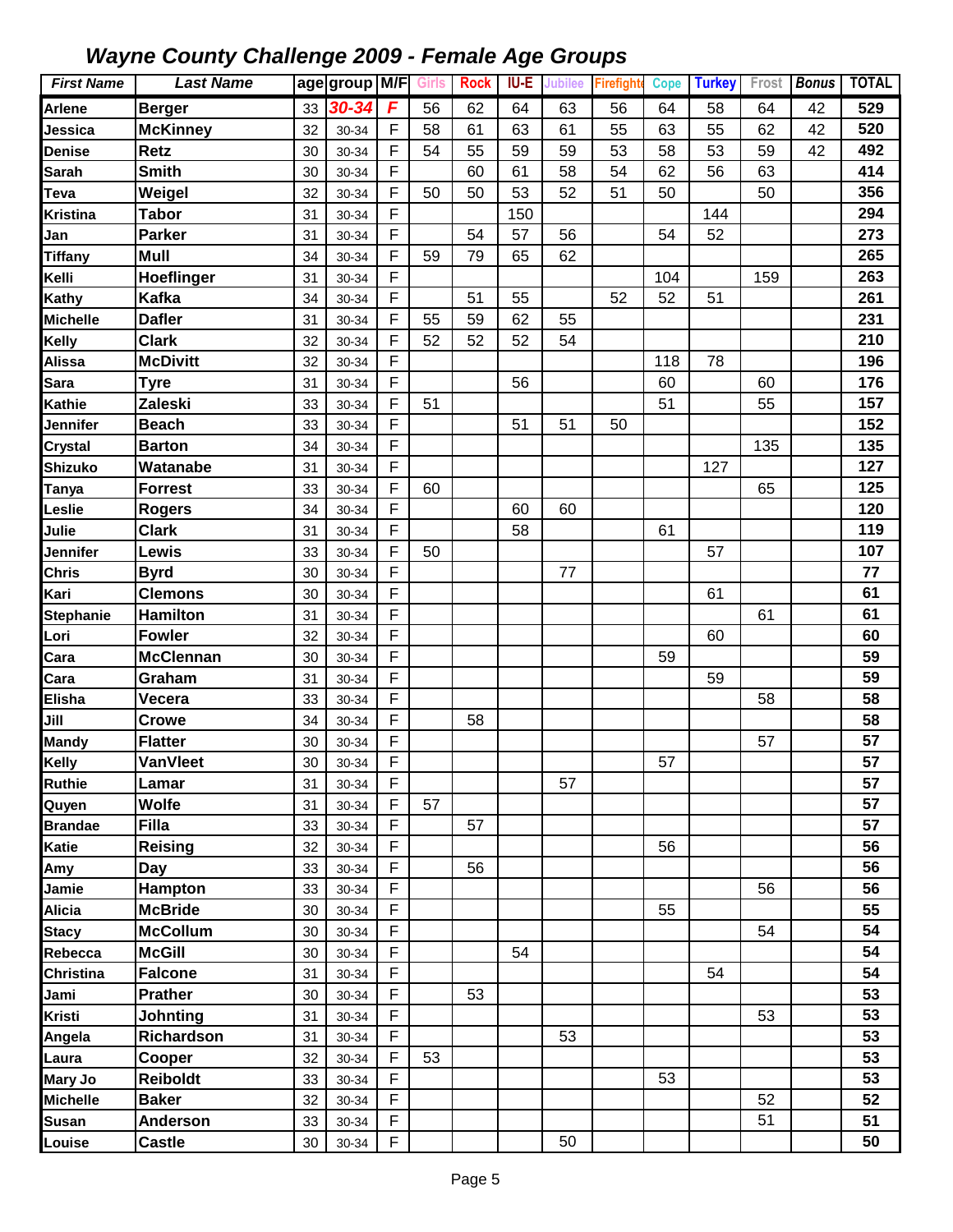| <b>First Name</b> | <b>Last Name</b> |          | age group M/F |   | <b>Rock</b> | <b>IU-E</b> |  | Cope | <b>Turkey</b> I | Frost | <b>Bonus</b> | <b>TOTAL</b> |
|-------------------|------------------|----------|---------------|---|-------------|-------------|--|------|-----------------|-------|--------------|--------------|
| <b>Heather</b>    | IProctor         | 30       | 30-34         | ┍ |             | 50          |  |      |                 |       |              | 50           |
| Susan             | <b>Anderson</b>  | วว<br>ഄഄ | 30-34         | - |             |             |  |      | 50              |       |              | 50           |
|                   |                  |          |               |   |             |             |  |      |                 |       |              |              |

| <b>First Name</b> | <b>Last Name</b>        |    | age group M/F Girls |   |    | <b>Rock</b> | IU-E | <b>Jubilee</b> | <b>Firefight</b> | <b>Cope</b> | <b>Turkey</b> | Frost | <b>Bonus</b> | <b>TOTAL</b> |
|-------------------|-------------------------|----|---------------------|---|----|-------------|------|----------------|------------------|-------------|---------------|-------|--------------|--------------|
| <b>Kate</b>       | <b>Schamel</b>          | 37 | 35-39               | F | 64 | 123         | 84   |                | 82               | 86          | 61            | 109   |              | 609          |
| <b>Kelly</b>      | <b>Weaver</b>           | 36 | 35-39               | F | 63 | 58          | 62   | 57             | 56               | 57          | 58            | 60    | 42           | 513          |
| <b>Mindy</b>      | <b>Ward</b>             | 38 | 35-39               | F | 60 | 57          | 61   | 56             | 57               | 58          | 59            | 62    | 42           | 512          |
| Pamela            | <b>Justice</b>          | 39 | 35-39               | F | 56 | 52          | 56   | 54             | 53               | 55          | 56            | 58    | 42           | 482          |
| Ralana            | <b>Shelley</b>          | 38 | 35-39               | F | 50 | 50          | 54   | 51             | 50               | 50          | 50            | 52    | 42           | 449          |
| <b>Debbie</b>     | <b>Delk</b>             | 38 | 35-39               | F |    | 51          | 55   | 53             | 52               | 54          | 55            | 56    |              | 376          |
| <b>Tracey</b>     | Freeman                 | 39 | 35-39               | F | 58 | 53          | 50   | 55             | 51               |             | 53            |       |              | 320          |
| Lori              | <b>Bolser</b>           | 37 | 35-39               | F | 61 | 56          | 60   |                |                  |             |               |       |              | 177          |
| Angela            | <b>Shipman</b>          | 36 | 35-39               | F | 59 | 54          |      |                | 55               |             |               |       |              | 168          |
| <b>Ashley</b>     | <b>Valentine-Derrer</b> | 36 | 35-39               | F | 52 |             |      |                |                  | 53          |               | 53    |              | 158          |
| Jill              | <b>Brand</b>            | 39 | 35-39               | F |    |             |      |                |                  |             | 57            | 59    |              | 116          |
| Amy               | Pardo                   | 35 | 35-39               | F | 57 | 55          |      |                |                  |             |               |       |              | 112          |
| <b>Sherry</b>     | <b>Platt</b>            | 39 | 35-39               | F |    |             |      |                |                  |             | 54            | 57    |              | 111          |
| <b>April</b>      | <b>Scott</b>            | 36 | 35-39               | F | 53 |             | 53   |                |                  |             |               |       |              | 106          |
| <b>Darci</b>      | <b>Brasier</b>          | 35 | 35-39               | F |    |             |      |                |                  | 72          |               |       |              | 72           |
| <b>Heather</b>    | <b>Dils</b>             | 35 | 35-39               | F | 62 |             |      |                |                  |             |               |       |              | 62           |
| Kelly             | <b>Burk</b>             | 36 | 35-39               | F |    |             |      |                |                  |             |               | 61    |              | 61           |
| <b>Melanie</b>    | <b>Munn</b>             | 36 | 35-39               | F |    |             |      |                |                  |             | 60            |       |              | 60           |
| <b>Carlena</b>    | <b>Ross</b>             | 39 | 35-39               | F |    |             | 59   |                |                  |             |               |       |              | 59           |
| <b>Denise</b>     | <b>Selm</b>             | 39 | 35-39               | F |    |             | 58   |                |                  |             |               |       |              | 58           |
| <b>Stacey</b>     | <b>Neal</b>             | 37 | 35-39               | F |    |             | 57   |                |                  |             |               |       |              | 57           |
| <b>Tracy</b>      | <b>Bowers</b>           | 38 | 35-39               | F |    |             |      |                |                  | 56          |               |       |              | 56           |
| Jane              | <b>Allen</b>            | 35 | 35-39               | F |    |             |      |                |                  |             |               | 55    |              | 55           |
| Jamie             | Yutzy                   | 36 | 35-39               | F | 55 |             |      |                |                  |             |               |       |              | 55           |
| <b>Billie</b>     | <b>Geise</b>            | 35 | 35-39               | F | 54 |             |      |                |                  |             |               |       |              | 54           |
| April             | Rosenberger             | 35 | 35-39               | F |    |             |      |                | 54               |             |               |       |              | 54           |
| Amy               | <b>Townsend</b>         | 39 | 35-39               | F |    |             |      |                |                  |             |               | 54    |              | 54           |
| Lisa              | <b>Benedict</b>         | 36 | 35-39               | F |    |             |      |                |                  | 52          |               |       |              | 52           |
| <b>Christy</b>    | <b>Badger</b>           | 37 | 35-39               | F |    |             |      |                |                  |             | 52            |       |              | 52           |
| Jaime             | <b>Seward</b>           | 37 | 35-39               | F |    |             |      | 52             |                  |             |               |       |              | 52           |
| <b>Teresa</b>     | <b>Blosser</b>          | 38 | 35-39               | F |    |             | 52   |                |                  |             |               |       |              | 52           |
| Lina              | <b>Drew</b>             | 35 | 35-39               | F |    |             |      |                |                  |             |               | 51    |              | 51           |
| Cathy             | <b>Estes</b>            | 35 | 35-39               | F |    |             |      |                |                  | 51          |               |       |              | 51           |
| Sara              | <b>Fouche</b>           | 37 | 35-39               | F | 51 |             |      |                |                  |             |               |       |              | 51           |
| <b>Teresa</b>     | <b>McClure</b>          | 38 | 35-39               | F |    |             |      |                |                  |             | 51            |       |              | 51           |
| Jodi              | Fegter                  | 39 | 35-39               | F |    |             | 51   |                |                  |             |               |       |              | 51           |
| Jenni             | <b>Shilling</b>         | 36 | 35-39               | F |    |             |      | 50             |                  |             |               |       |              | 50           |
| <b>Teresa</b>     | <b>Hartzell</b>         | 37 | 35-39               | F |    |             |      |                |                  |             |               | 50    |              | 50           |
|                   |                         |    |                     |   |    |             |      |                |                  |             |               |       |              |              |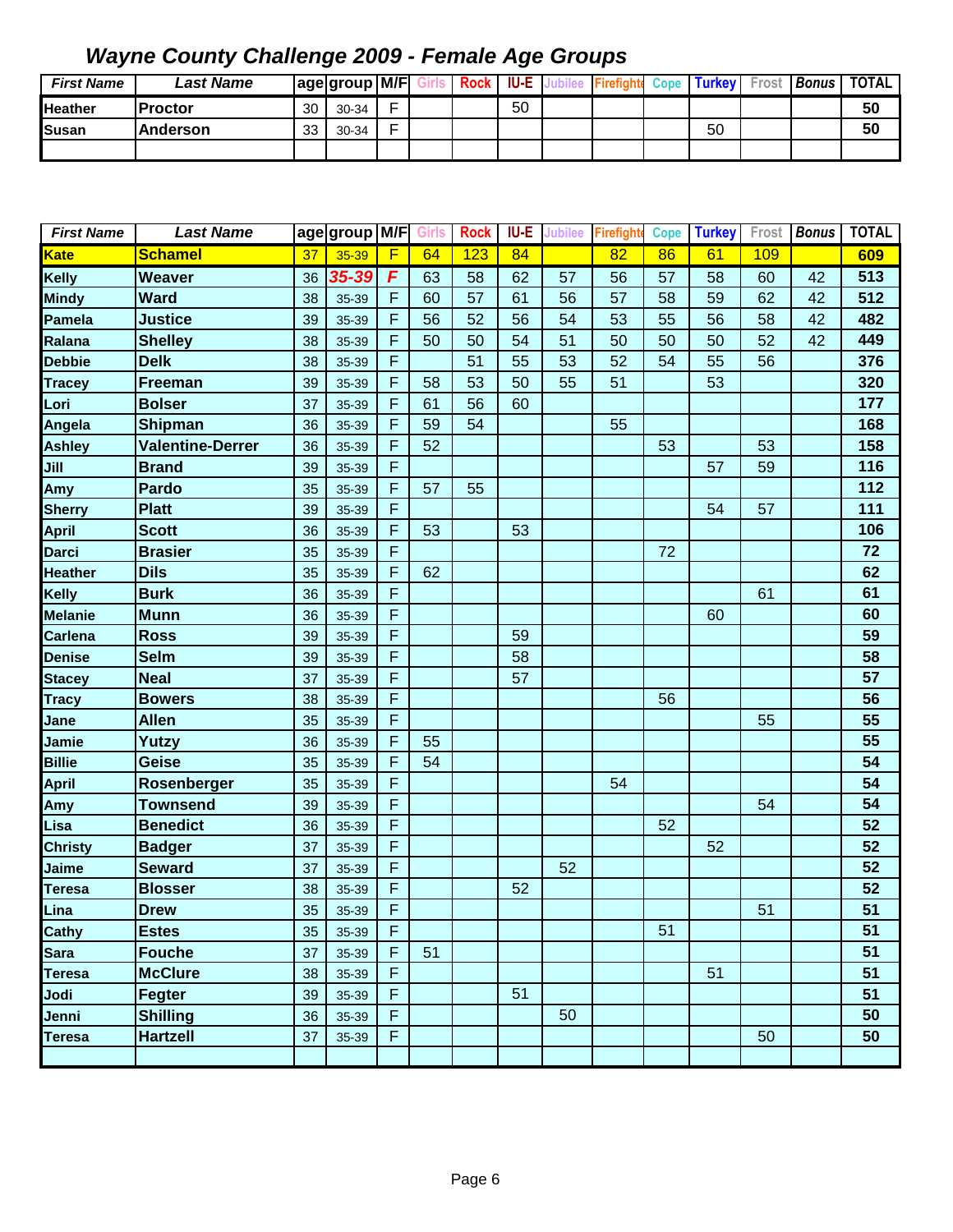| <b>First Name</b> | <b>Last Name</b> |    | age group M/F Girls |                |                 | <b>Rock</b>     | IU-E            | <b>Jubilee</b>  | <b>Firefight</b> | <b>Cope</b> | <b>Turkey</b> | Frost | <b>Bonus</b> | <b>TOTAL</b>    |
|-------------------|------------------|----|---------------------|----------------|-----------------|-----------------|-----------------|-----------------|------------------|-------------|---------------|-------|--------------|-----------------|
| <b>Sandy</b>      | Grubb            | 43 | 40-44               | F              | 57              | 59              | 64              | 59              | 56               | 56          | 59            | 56    | 42           | 508             |
| Kelly             | Day              | 43 | 40-44               | F              | 53              | 58              | 62              | $\overline{57}$ | 54               | 55          | 58            | 55    | 42           | 494             |
| Pam               | <b>Mertz</b>     | 41 | 40-44               | F              | 126             | 50              | 50              | 53              | 117              |             |               |       |              | 396             |
| _ori              | Wright           | 42 | 40-44               | F              | 54              | 53              |                 | 55              | 51               | 52          | 52            | 50    |              | 367             |
| Lynn              | <b>Neanen</b>    | 41 | 40-44               | F              | 51              | 51              | 55              |                 |                  | 50          | 51            | 51    |              | 309             |
| Gwynne            | <b>Justice</b>   | 40 | 40-44               | F              | 56              |                 | 63              | 58              | 55               |             | 57            |       |              | 289             |
| Amy               | <b>Decker</b>    | 43 | 40-44               | F              |                 | 56              | 61              |                 |                  |             | 56            | 54    |              | 227             |
| <b>Cherie</b>     | <b>Dolehanty</b> | 40 | 40-44               | F              |                 |                 | 60              |                 |                  |             | 54            | 53    |              | 167             |
| D'Nette           | <b>Musser</b>    | 44 | 40-44               | F              |                 |                 | 58              |                 |                  | 53          | 55            |       |              | 166             |
| Jane              | <b>Barker</b>    | 43 | $40 - 44$           | $\overline{F}$ |                 | 54              | 57              |                 |                  |             | 53            |       |              | 164             |
| <b>Suzanne</b>    | Lacev            | 40 | 40-44               | F              | 50              | 52              | $\overline{54}$ |                 |                  |             |               |       |              | 156             |
| Debra             | Long             | 44 | 40-44               | F              |                 |                 | $\overline{52}$ | $\overline{54}$ | $\overline{50}$  |             |               |       |              | 156             |
| Diana             | White            | 44 | 40-44               | F              | 45              |                 |                 |                 |                  |             | 50            | 52    |              | 147             |
| <b>Melanie</b>    | <b>McDaniel</b>  | 44 | 40-44               | F              |                 |                 | 59              |                 |                  | 51          |               |       |              | 110             |
| Kim               | <b>Norvell</b>   | 44 | 40-44               | F              | $\overline{55}$ | 55              |                 |                 |                  |             |               |       |              | 110             |
| Lisa              | <b>Marshall</b>  | 44 | 40-44               | F              | 52              |                 | 53              |                 |                  |             |               |       |              | 105             |
| Josie             | <b>Smith</b>     | 40 | 40-44               | F              |                 | $\overline{57}$ |                 |                 |                  |             |               |       |              | 57              |
| <b>Mary Ann</b>   | Pohl             | 41 | 40-44               | F              |                 |                 |                 | $\overline{56}$ |                  |             |               |       |              | $\overline{56}$ |
| <b>Shannon</b>    | Vatter           | 41 | 40-44               | F              |                 |                 | 56              |                 |                  |             |               |       |              | 56              |
| <b>Natalie</b>    | <b>Mills</b>     | 42 | 40-44               | F              |                 |                 |                 |                 |                  | 54          |               |       |              | 54              |
| <b>Beth Ann</b>   | <b>Turner</b>    | 41 | 40-44               | F              |                 |                 |                 |                 | 53               |             |               |       |              | 53              |
| Annette           | Jetmore          | 41 | 40-44               | F              |                 |                 |                 | 52              |                  |             |               |       |              | 52              |
| Lori              | <b>Smith</b>     | 42 | 40-44               | F              |                 |                 |                 |                 | 52               |             |               |       |              | 52              |
| Kim               | <b>Brown</b>     | 42 | 40-44               | F              |                 |                 | 51              |                 |                  |             |               |       |              | 51              |
| Darla             | Henley           | 42 | 40-44               | F              |                 |                 |                 | 51              |                  |             |               |       |              | 51              |
| Kim               | <b>Parsons</b>   | 40 | 40-44               | F              |                 |                 |                 | 50              |                  |             |               |       |              | 50              |
|                   |                  |    |                     |                |                 |                 |                 |                 |                  |             |               |       |              |                 |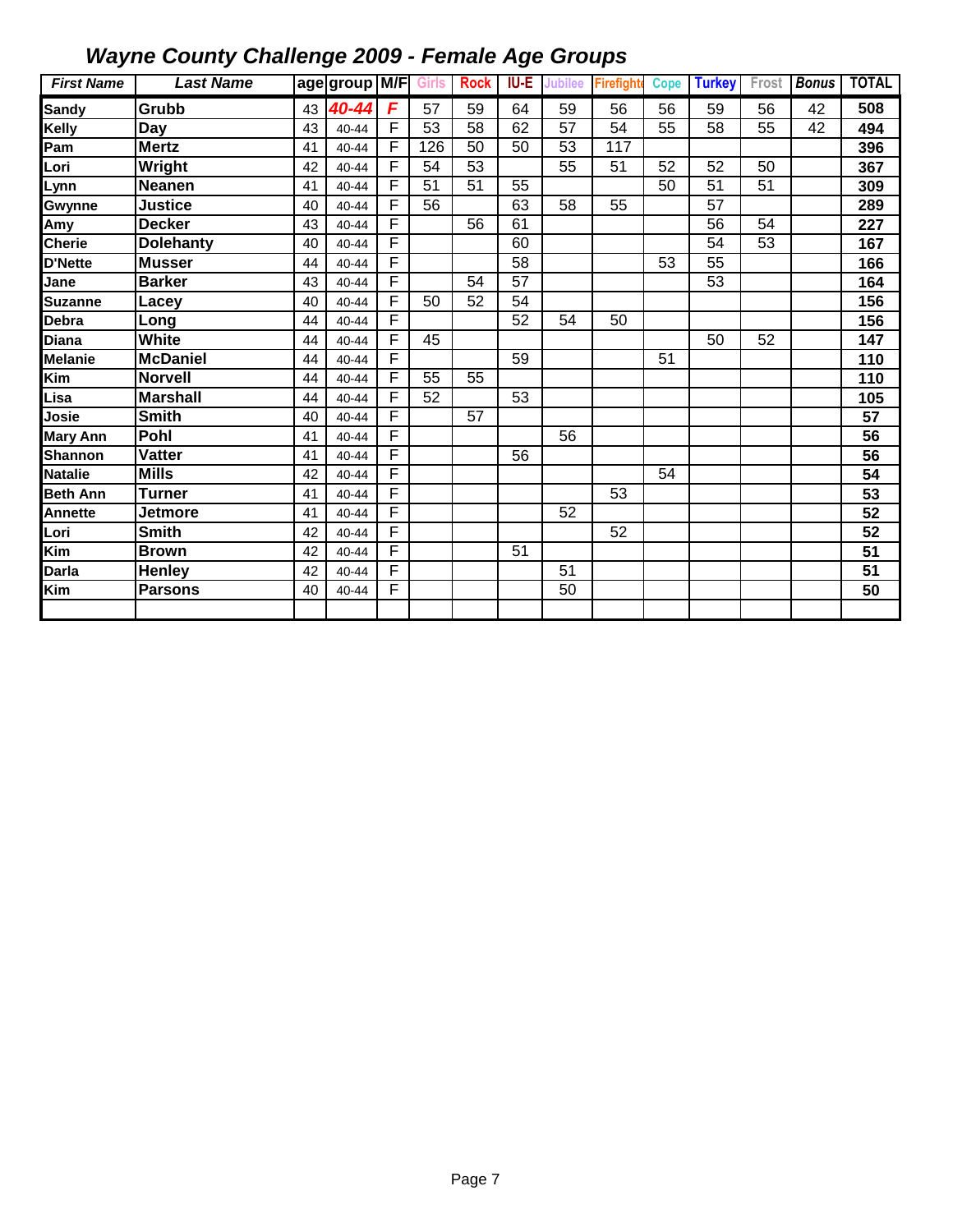| <b>First Name</b> | <b>Last Name</b>        |    | age group M/F Girls |   |    | <b>Rock</b> | IU-E | <b>Jubilee</b> | Firefight | <b>Cope</b> | <b>Turkey</b>   | Frost | <b>Bonus</b> | <b>TOTAL</b>    |
|-------------------|-------------------------|----|---------------------|---|----|-------------|------|----------------|-----------|-------------|-----------------|-------|--------------|-----------------|
| <b>Brenda</b>     | <b>Baumer</b>           | 45 | 45-49               | F | 56 | 58          | 54   | 54             | 54        | 54          | 55              | 63    | 42           | 490             |
| Judy              | <b>Pierce</b>           | 47 | 45-49               | F | 53 | 55          | 52   | 52             | 52        | 53          | 54              | 60    | 42           | 473             |
| <b>Stacy</b>      | <b>Braff</b>            | 47 | 45-49               | F |    |             | 55   | 55             |           | 52          | 57              | 58    |              | 277             |
| <b>Darlene</b>    | <b>Black</b>            | 47 | 45-49               | F | 55 | 57          | 53   | 53             | 53        |             |                 |       |              | 271             |
| <b>Nancy</b>      | <b>Best</b>             | 46 | 45-49               | F |    |             |      | 50             | 50        | 51          | 50              | 56    |              | 257             |
| <b>Mary</b>       | <b>Schwendener-Holt</b> | 46 | 45-49               | F |    |             |      |                | 55        | 55          | $\overline{56}$ |       |              | 166             |
| <b>Chris</b>      | <b>Brady</b>            | 45 | 45-49               | F | 52 | 53          |      |                | 51        |             |                 |       |              | 156             |
| <b>Shelly</b>     | <b>Haber</b>            | 46 | 45-49               | F | 57 |             | 56   |                |           |             |                 |       |              | 113             |
| <b>Suzanne</b>    | <b>Anderson</b>         | 48 | 45-49               | F |    |             |      |                |           |             | 52              | 57    |              | 109             |
| <b>Evangelina</b> | <b>Sanabia</b>          | 47 | 45-49               | F | 54 | 54          |      |                |           |             |                 |       |              | 108             |
| <b>Mary</b>       | <b>Weaver</b>           | 48 | 45-49               | F |    |             |      |                |           |             | 51              | 54    |              | 105             |
| Dawn              | <b>Miller</b>           | 45 | 45-49               | F | 51 | 51          |      |                |           |             |                 |       |              | 102             |
| <b>Suzanne</b>    | <b>Derengowski</b>      | 47 | 45-49               | F |    |             | 51   | 51             |           |             |                 |       |              | 102             |
| Amy               | <b>Waltz</b>            | 45 | 45-49               | F | 50 | 45          |      |                |           |             |                 |       |              | 95              |
| <b>Maggie</b>     | Cox                     | 47 | 45-49               | F |    |             |      |                |           |             |                 | 62    |              | 62              |
| <b>Shawna</b>     | <b>Mader</b>            | 45 | 45-49               | F |    |             |      |                |           |             |                 | 61    |              | 61              |
| Lisa              | <b>Underwood</b>        | 46 | 45-49               | F |    |             |      |                |           |             |                 | 59    |              | 59              |
| Kimberly          | <b>Hall</b>             | 45 | 45-49               | F |    | 56          |      |                |           |             |                 |       |              | $\overline{56}$ |
| <b>Stephanie</b>  | <b>House</b>            | 45 | 45-49               | F |    |             |      |                |           |             |                 | 55    |              | 55              |
| Kari              | <b>Kalve</b>            | 47 | 45-49               | F |    |             |      |                |           |             |                 | 53    |              | 53              |
| <b>Stephanie</b>  | Young                   | 49 | 45-49               | F |    |             |      |                |           |             | 53              |       |              | 53              |
| <b>Karen</b>      | <b>Curtis</b>           | 45 | 45-49               | F |    |             |      |                |           |             |                 | 52    |              | 52              |
| Kelley            | Oler                    | 48 | 45-49               | F |    | 52          |      |                |           |             |                 |       |              | 52              |
| <b>Miriam</b>     | Yarnall                 | 46 | 45-49               | F |    |             |      |                |           |             |                 | 51    |              | 51              |
| <b>Melissa</b>    | <b>Barker</b>           | 46 | 45-49               | F |    |             | 50   |                |           |             |                 |       |              | 50              |
| <b>Karen</b>      | <b>Schertz</b>          | 47 | 45-49               | F |    |             |      |                |           | 50          |                 |       |              | 50              |
| <b>Missy</b>      | Worl                    | 48 | 45-49               | F |    |             |      |                |           |             |                 | 50    |              | 50              |
| <b>Sharon</b>     | <b>Ontko</b>            | 49 | 45-49               | F |    | 50          |      |                |           |             |                 |       |              | 50              |
|                   |                         |    |                     |   |    |             |      |                |           |             |                 |       |              |                 |

| <b>First Name</b> | <b>Last Name</b> |    | 'age group M/F |   | Girls | <b>Rock</b> | IU-E | <b>Jubilee</b> | <b>Firefight</b> | <b>Cope</b> | <b>Turkey</b> | Frost | <b>Bonus</b> | <b>TOTAL</b> |
|-------------------|------------------|----|----------------|---|-------|-------------|------|----------------|------------------|-------------|---------------|-------|--------------|--------------|
| <b>Brenda</b>     | <b>Burns</b>     | 51 | 50-54          | F | 87    | 99          | 52   |                | 64               | 52          | 57            | 60    |              | 471          |
| Ann               | <b>Gibbs</b>     | 50 | 50-54          | F | 50    | 50          |      | 45             | 51               | 50          | 53            | 55    |              | 354          |
| Eileen            | <b>Cravens</b>   | 52 | 50-54          | F | 52    |             |      | 53             |                  |             | 56            | 58    |              | 219          |
| <b>Belinda</b>    | Gray             | 50 | 50-54          | F |       |             | 51   | 52             |                  |             | 51            |       |              | 154          |
| <b>Martha</b>     | <b>Taylor</b>    | 52 | 50-54          | F |       |             |      |                |                  |             | 55            | 57    |              | 112          |
| Kathy             | <b>Barton</b>    | 53 | 50-54          | F |       |             |      |                |                  |             |               | 59    |              | 59           |
| <b>Diane</b>      | <b>Bolser</b>    | 51 | 50-54          | F |       |             |      |                |                  |             |               | 56    |              | 56           |
| Karen             | <b>Strahorn</b>  | 53 | 50-54          | F |       |             |      |                |                  |             |               | 54    |              | 54           |
| Debbie            | <b>Cummins</b>   | 54 | 50-54          | F |       |             |      |                |                  |             | 54            |       |              | 54           |
| Debra             | <b>Uhrick</b>    | 50 | 50-54          | F |       |             |      |                |                  |             |               | 53    |              | 53           |
| Berneice          | <b>Tipton</b>    | 50 | 50-54          | F |       |             |      |                |                  |             | 52            |       |              | 52           |
| <b>Sharon</b>     | <b>Phillips</b>  | 53 | 50-54          | F |       |             |      |                |                  |             |               | 52    |              | 52           |
| Vonda             | Crane            | 50 | 50-54          | F |       |             |      |                |                  |             |               | 51    |              | 51           |
| <b>Monique</b>    | <b>Smith</b>     | 51 | 50-54          | F |       |             |      |                |                  | 51          |               |       |              | 51           |
| <b>Emily</b>      | <b>Fleenor</b>   | 52 | 50-54          | F | 51    |             |      |                |                  |             |               |       |              | 51           |
| Susan             | <b>Bell</b>      | 53 | 50-54          | F |       |             |      | 51             |                  |             |               |       |              | 51           |
| Julie             | <b>Faucett</b>   | 53 | 50-54          | F |       |             | 50   |                |                  |             |               |       |              | 50           |
| Debbie            | Lindley          | 53 | 50-54          | F |       |             |      |                |                  |             |               | 50    |              | 50           |
| Pei Chun          | Wan              | 53 | 50-54          | F |       |             |      |                | 50               |             |               |       |              | 50           |
| Janet             | Graham           | 54 | 50-54          | F |       |             |      |                |                  |             | 50            |       |              | 50           |
|                   |                  |    |                |   |       |             |      |                |                  |             |               |       |              |              |